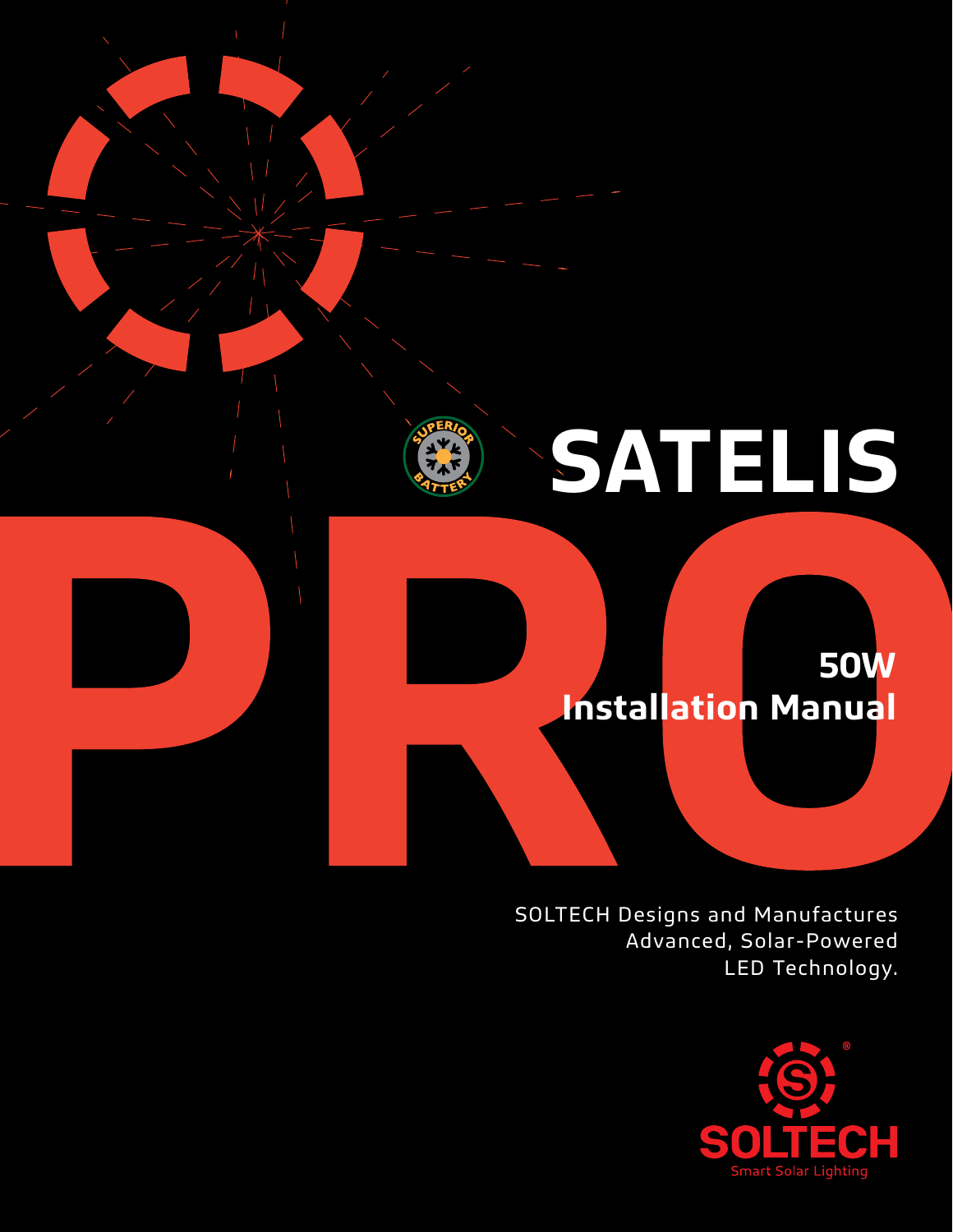

## **Contents**

| 01 Check List                         | 04  |
|---------------------------------------|-----|
| 02 Introduction                       | 06  |
| <b>03 Battery Notes</b>               | 08  |
| 04 Installation and Wiring Compliance | 010 |
| <b>05 Mounting Accessories</b>        | 012 |
| 06 Installation                       | 014 |
| 07 Panel Angle                        | 016 |
| 08 Remote Control Guide               | 018 |
|                                       |     |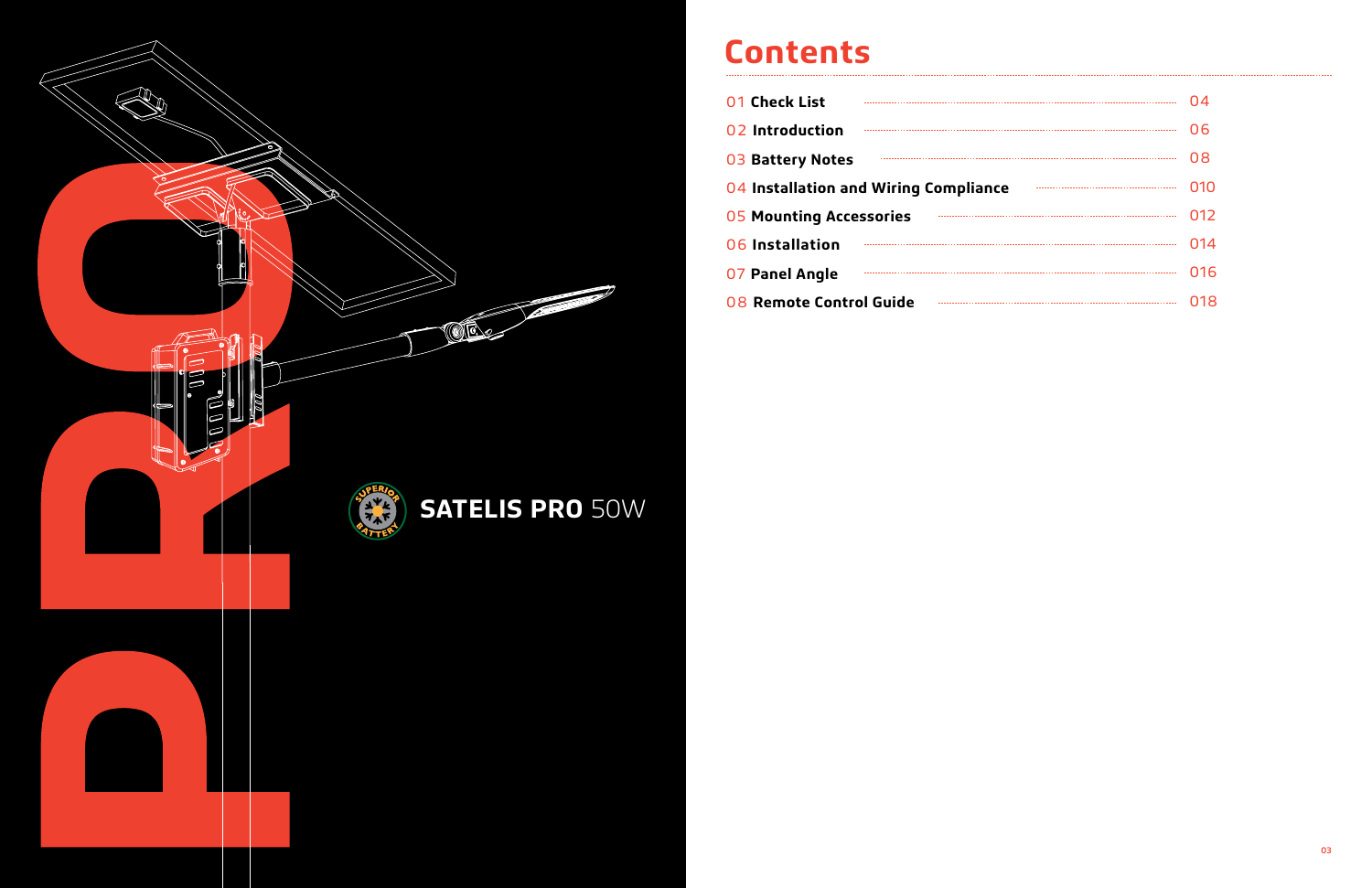







## 01 **Check List**

## **SATELIS PRO** 50W











Ø



Solar Panel



Component Kit A

Component Kit D Component Kit E Component F Component G Component H





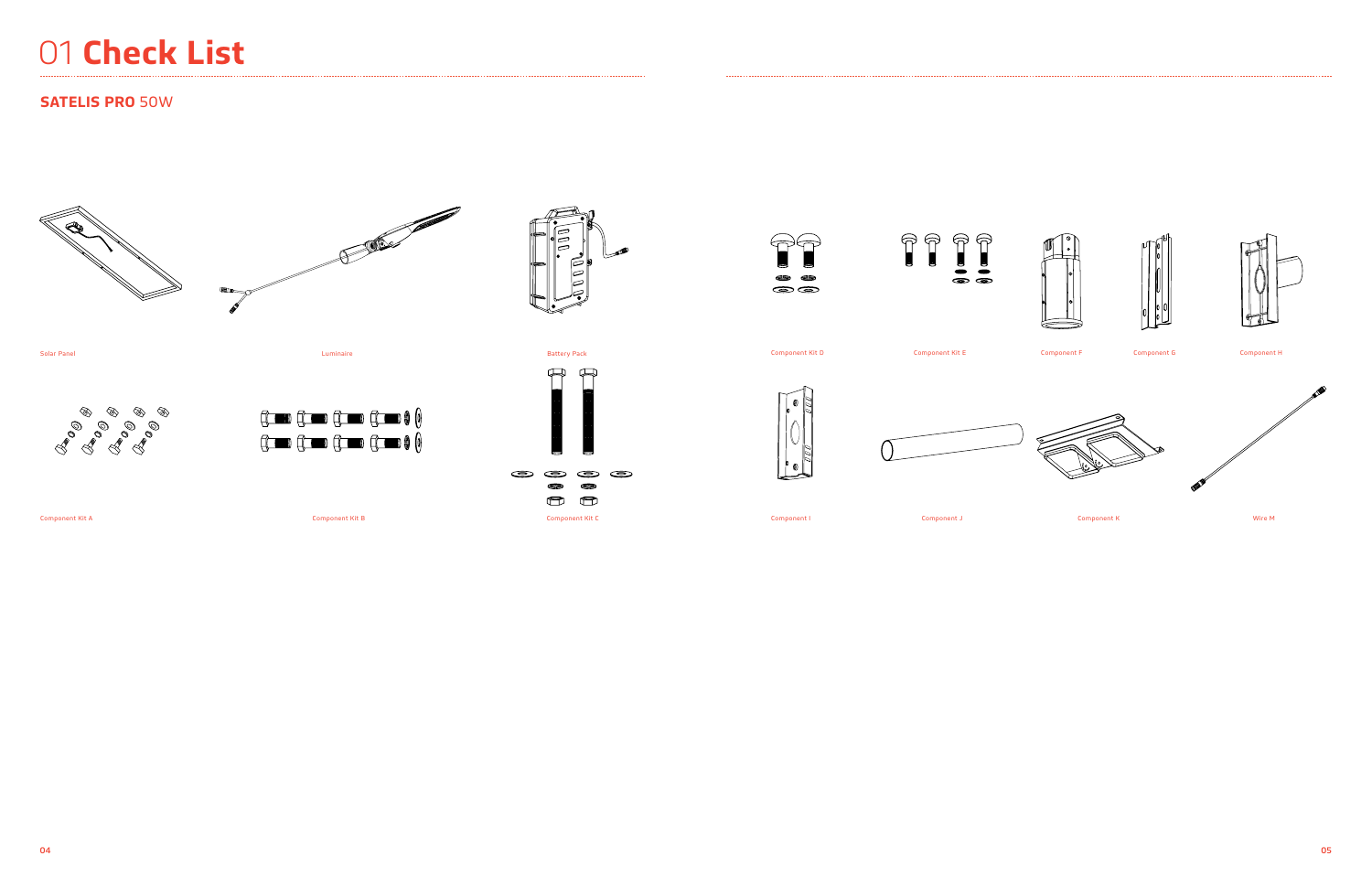## 02 **Introduction**

## **Thank you for purchasing SATELIS PRO solar-powered area light.**

Outdoor solar lighting systems use solar cells which convert sunlight into electricity. Electricity is stored in batteries for use at night. SATELIS PRO solar lights are easy to install and virtually maintenance free. Using them won't increase your electric bill.

## **Important Considerations**

In order to avoid deep discharge of the battery during storage, please fully recharge your battery every 4 months. Please make sure that the light is installed in an area with sufficient sunlight irradiance. A strict minimum of 3.5 hours/day of sunshine on average is recommended. Select the right operating mode according to local codes & regulations, and the local sunshine conditions. Keep it away from shadows. Self-cleaning occurs when the light fixture has a minimum angle of 15 degrees.

Please save these installation instructions. Read all of the instructions carefully before attempting to carry out any installation or wiring. Do not open or attempt to repair the product on your own, as it many cause serious damage and would void the product warranty. Contact

your local distributor for any questions concerning the installation. Range of the light module on the lighting fixture is 20–26 feet (6–8 meters). The ideal installation spacing is >16 feet (5 meters). When installing two or more lighting fixtures on one pole, select desired operating mode before installation. Interference can cause delay or malfunction when using the remote control to change operating modes after installation.

Range of the light module on the lighting fixture is 20–26 feet (6–8 meters). The ideal installation spacing is >16 feet(5 meters). When installing two or more lighting fixtures on one pole, select desired operating mode before installation. Interference can cause delay or malfunction when using the remote control to change operating modes after installation.

## **Precautions When Working With Solar Panels**

When the solar panel is exposed to light, a voltage appears at the output terminals of the solar panel turning it into a source of electricity. To avoid a shock hazard, make sure the solar panel is covered with an opaque (dark) covering such as paper or cloth, during the installation. Do not make contact with the terminals when the panel is exposed to sunlight or any other light source.

## **SATELIS PRO** 50W **26.5 inches**

**SOLAR PANEL:** 21.2 Lbs **SOLAR LAMP:** 13.5 Lbs **BATTERY ASSEMBLY:** 35.2 Lbs **MOUNTING FASTNER:** 22 Lbs



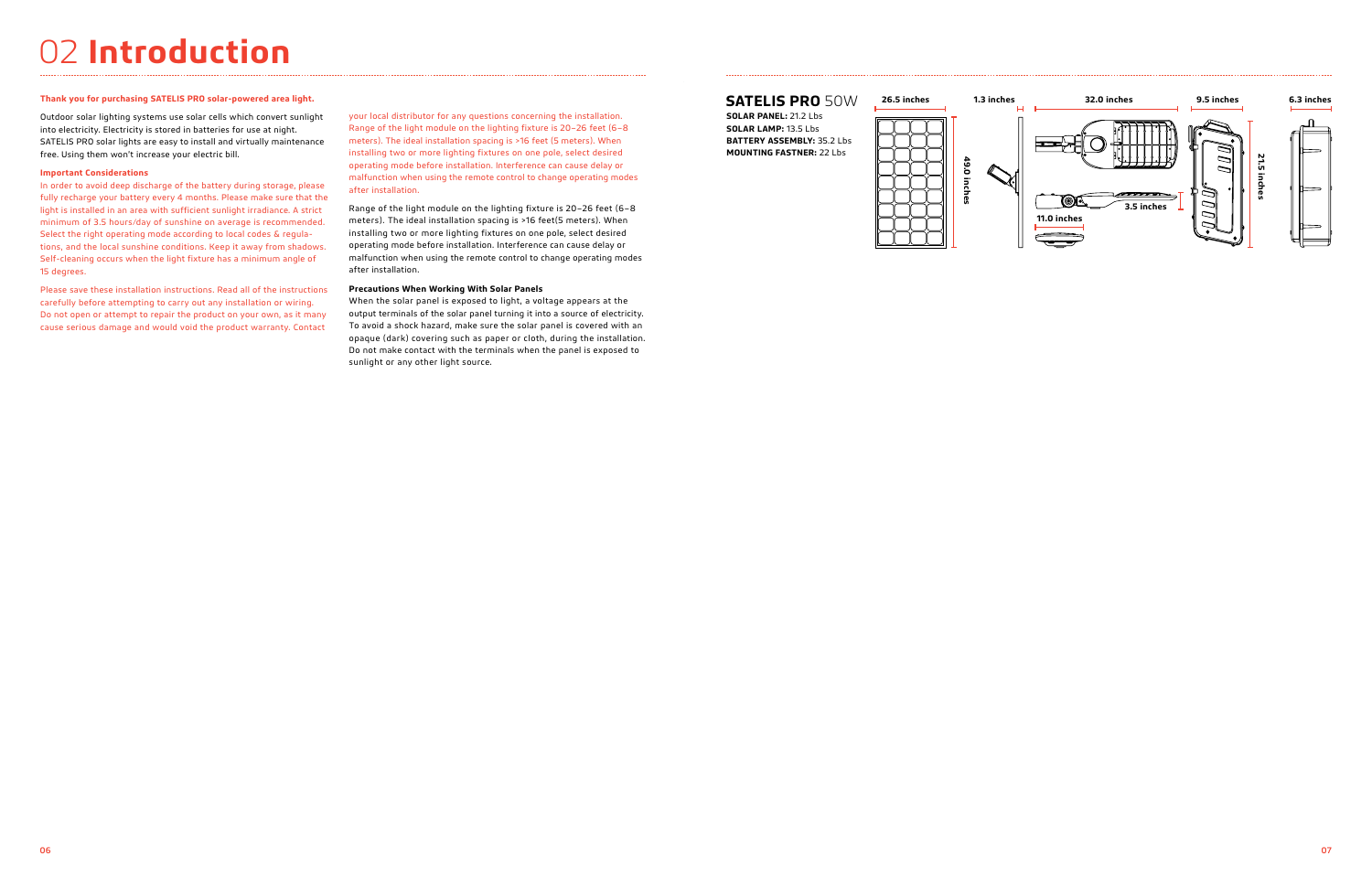- 1. Super Capacitor battery-powered SATELIS PRO lights are visibly brighter than other outdoor solar lights, and their performance overall is more reliable.
- 2. To charge the battery fully may take up to 12 hours.
- 3. The rechargeable battery can work continuously for 10 hours at full power.
- 4. The output will be reduced to 40% when the battery is below 40% of its capacity.
- 5. The battery will stop charging when the ambient temperature is below -40°F or above 140°F.

### **Battery Status is indicated by the red/green indicator on the light fixture as follows:**

- > Slow red light flashing (Every 2.5s) = Working
- > Slow red flashing (Every 5s)= Open circurt
- > Red light continuously on = Non-working
- > Quick red flashing (Every 0.5s)= Charge fault
- > Quick red flashing (Every 0.1s)= Over current or Short circuit

## **Storage**

To avoid over discharge of the battery during storage, please rechargethe lighting fixture every 3 months. Use the dedicated charger to charge, and then reset the switch when done.

## 03 **Battery Notes**

### **(IAP) Intelligent Adaptive Program Battery Control Technology**

In order to extend the off-grid autonomy of the SATELIS PRO 50W under shade trees, heavy rain, and thick clouds, our controllers now integrate an adaptive smart control feature to actively track battery capacity and adjust light output accordingly. Before integrating this feature, selecting a light output percentage on the remote would yield an accurate percentage of max LED brightness. Activating the IAP, the controller actively monitors the battery and regulates the electrical current to the LEDs. The controller makes the light output of a selected percentage on the remote relative to battery capacity rather than max LED output. This smart-control feature can increase the fixture's off-grid performance by up to 40%

### **ATTENTION**

Please contact SOLTECH for any battery questions. After connecting the wires between solar panel and the light, SATELIS PRO 50W will automatically turn on, and the indicator will begin flashing every 2.5 seconds. The light fixture will then turn on for 1 minute and then shut off again. This means the fixture is switching from open circuit mode to standard working mode. If you wish to shut off the light, you must first cover the solar panel, then press the off button on the remote. You can also just press the off button to turn off the light at night. When the solar panel detects light, the fixture will activate and resume normal operation, again.



**Battery Replacement**

## **1. Loosen the screws of the battery pack.**

- **2. Disconnect the wire connectors.**
- **3. Take out the battery pack.**
- **4. Replace with a new one, connect the wire connectors.**
- **5. Tighten the screws.**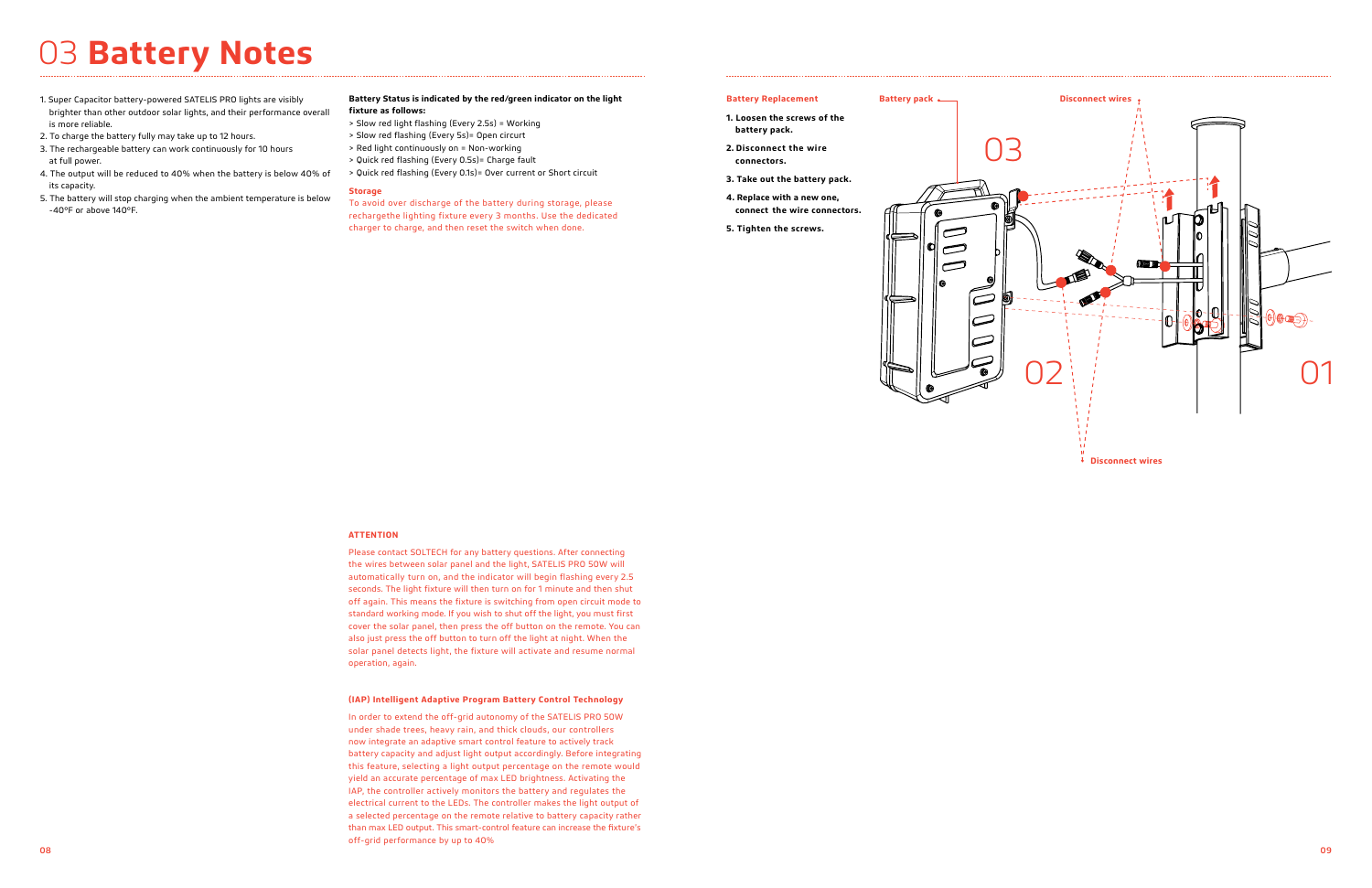## 04 **Installation and Wiring Compliance**

- 1. Installation and wiring must comply with the State and National Electrical Codes.
- 2. The SATELIS PRO 50W model is intended for outdoor use only and should not be installed in an unventilated area. it must be installed in an environment within the operating temperatures defined for the product.
- 3. The average sunshine in the installation area should be above 3.5 hours/day in order to ensure full function of the light fixture. Avoid areas with shades.
- 4. Before installation, if applicable, ensure the light pole and its foundation are solid enough to support the light fixture(s).
- 5. Before installation, ensure that the battery is fully charged. Install during sunny days if possible.
- 6. Before installation, press the  $\bigcirc$  ON/OFF key in the remote control and check whether it shows a red light on the indicator. Cover the panel and check if the light module turns on normally within 1 minute.

## **After Installation**

The light fixture will automatically turn on at night and turn off during daylight.

## **Important Considerations**

Orient the solar panel facing the equator (e.g. facing south if in northern hemisphere). Have a tilt angle of at least 15° to avoid dust accumulation (0°=horizontal plane).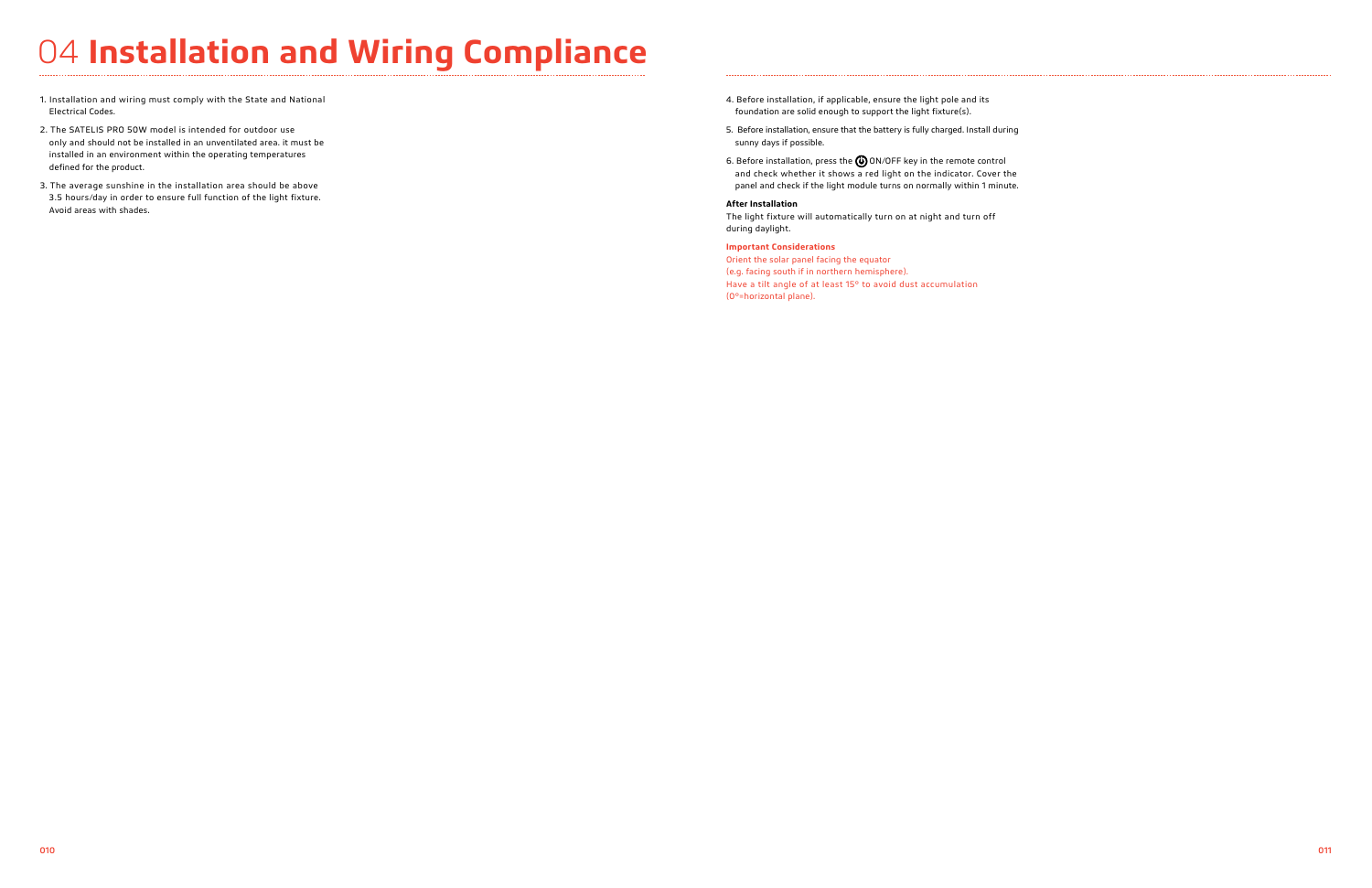## 05 **Mounting Accessories**

Create 2 holes (diameter 0.5 inch) in the middle of pole, create 1 hole (diameter 1.5 inch, 2.6 inch long) between the 2 holes.

If your round pole size is over 3.1 inches, or you need a square pole, please contact the pole manufacturer for the tenon adapter.

## **SLIP FITTER SOLAR PANEL SUPPORT BASE**—CUTAWAY **POLE ASSEMBLY TENON ADAPTER**





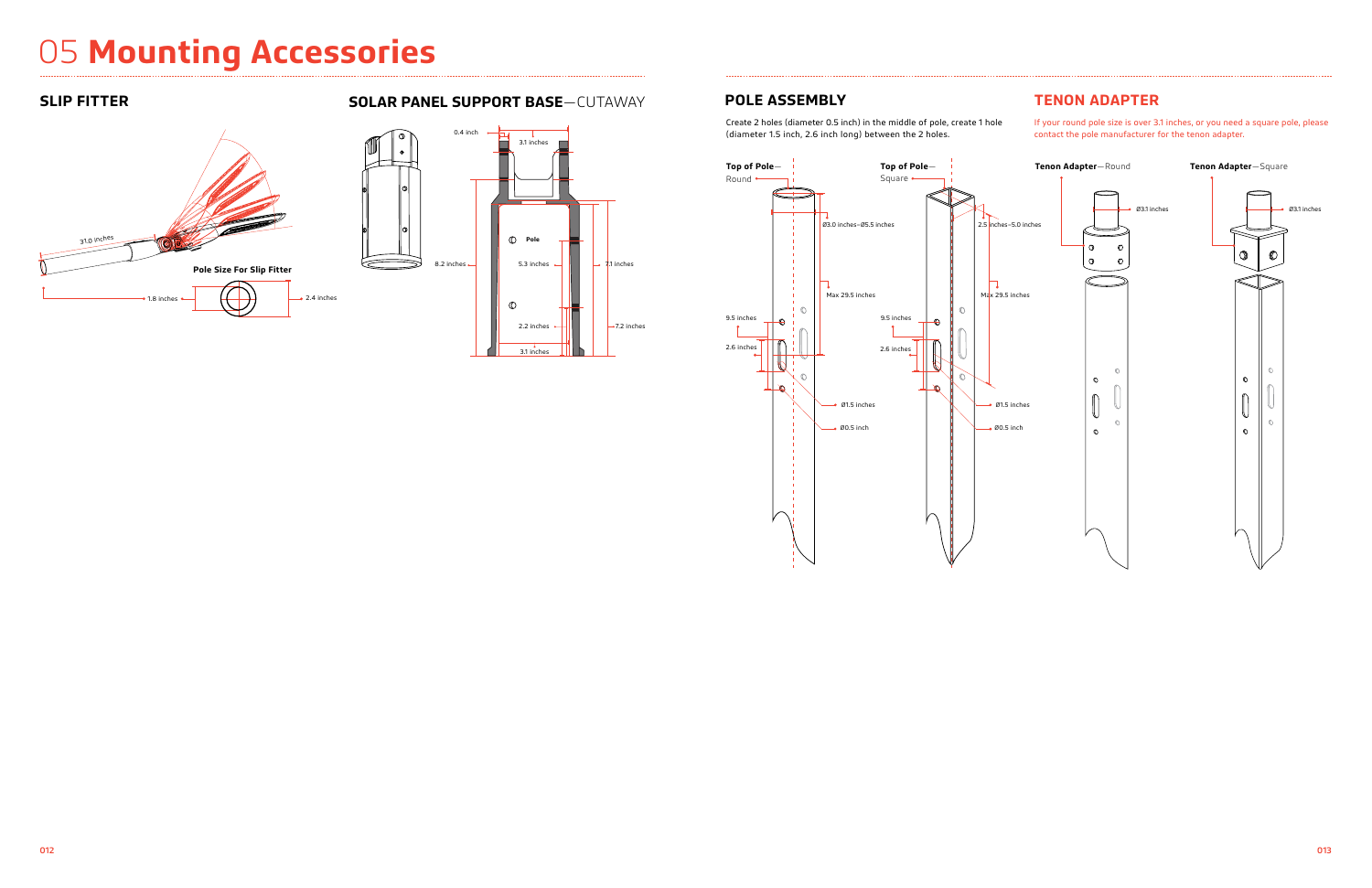## 06 **Installation**

## **SATELIS PRO** 50W

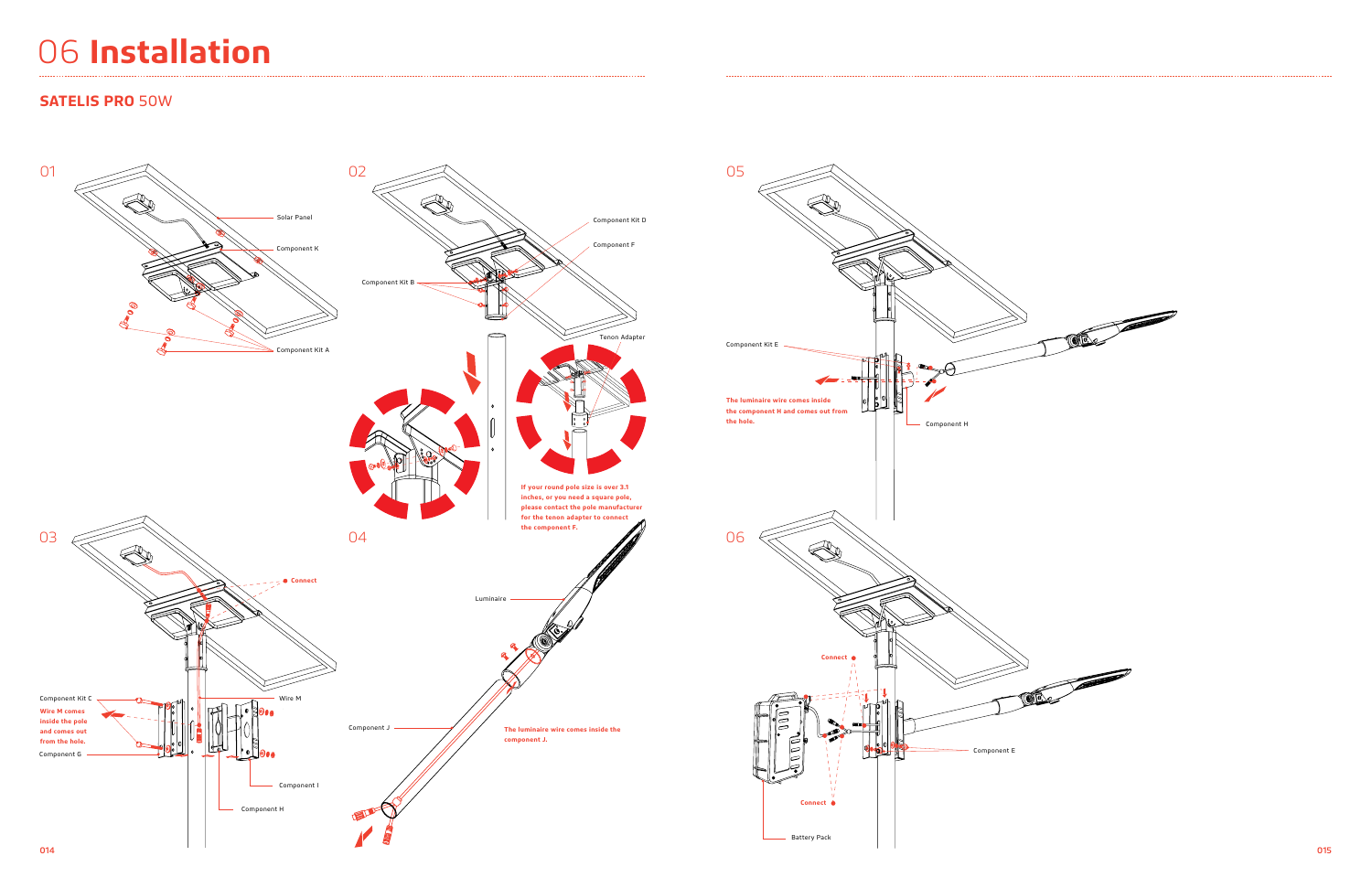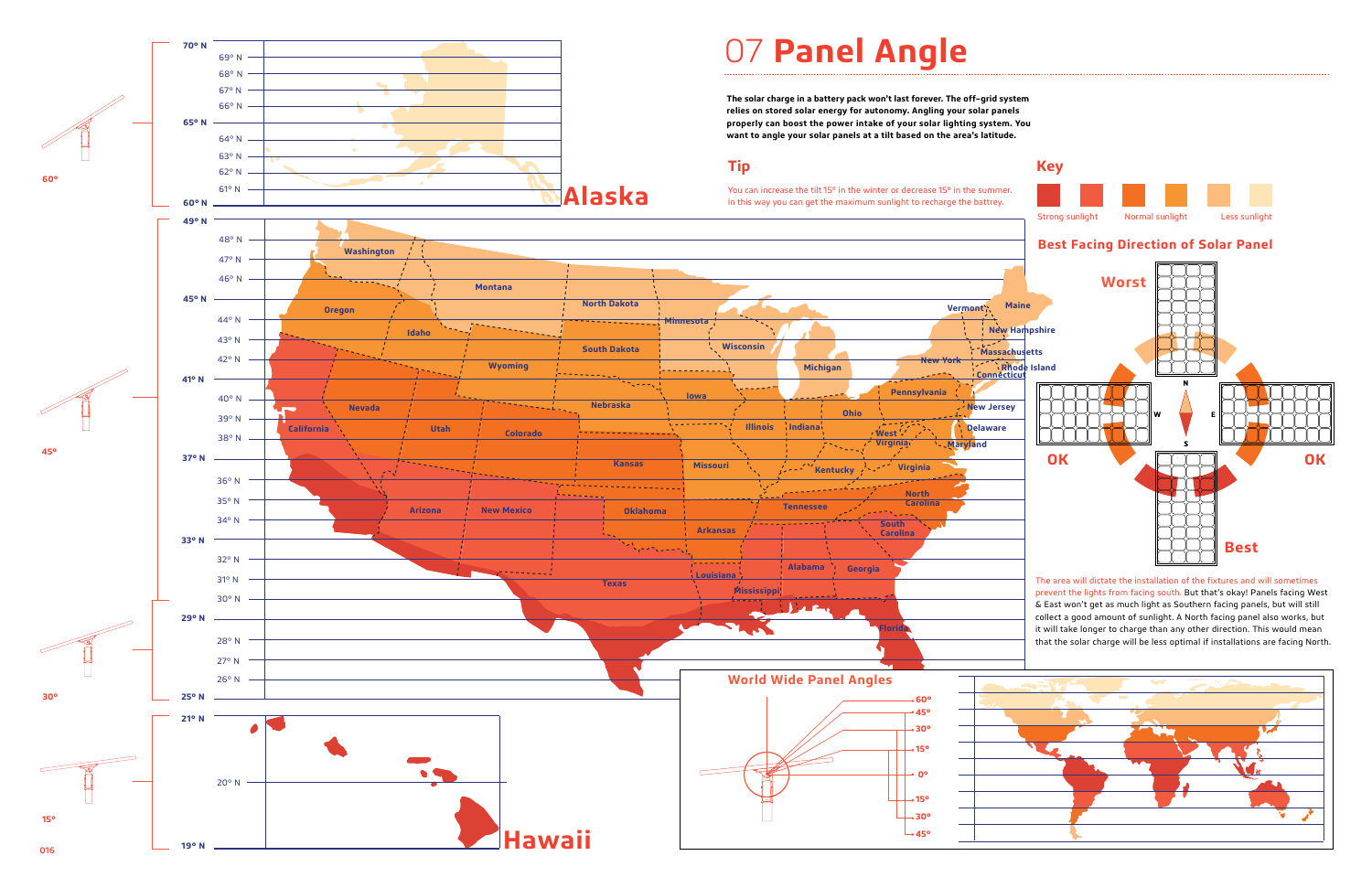## 08 **Remote Control Guide**

### **1. On/Off**

When off is selected, the light will stop working. The solar panel will not charge the battery and the battery will not supply electricity to the light.

### **2. Connect/Test**



Remote control device can be connected with any lighting fixture. When all cables are connected and solar panel detectes sunlight, the fixture will automatically turn on. To test, press the "Test" button once, the LED light will turn on to indicate the fixture has been turned on. During the day time, the indicator will slowly flashing red. That means the battery is charging.

**piece at the bottom to make the remote turn on.**



**The range of the remote control to the indicator is 16ft (Day time) to 33ft (Night time). Because the sunlight will impact the signal of the remote control, we suggest our users to setup the mode before they** 

**install the light.** 

## **3. 40%~100% Motion Sensor Mode**

Constant 40% brightness (turns on at dusk, turns off at dawn); 100% brightness turns on for 2 minutes when motion is detected.



### **4. 20%~80% Motion Sensor Mode (Default)**

Constant 20% brightness (turns on at dusk, turns off at dawn); 80% brightness turns on for 2 minutes when motion is detected.



## **5. Night Owl Mode**

Changes as natural light decreases/increases (turns on at dusk); 70% brightness for 0.5 hour, 100% brightness for 3.5 hours, 70% brightness for 1 hour, 50% brightness for 1 hour, 20% brightness for 5 hours (turns off at Dawn).

### **6. Early Bird Mode**

Changes as natural light decreases/increases with increased brightness near dawn for early risers (turns on at dusk); 70% brightness for 0.5 hour, 100% brightness for 3.5 hours, 70% brightness for 1 hour, 50% brightness for 1 hour, 20% brightness for 4 hours, 100% brightness for 1 hour (turns off at Dawn).

### **Important**

Dusk and dawn time may be diffrent in other locations and seasons. The sensors of our products will follow the light patterns of where it is installed. The time period shown in the chart above is just an example to help you understand the different lighting modes only.

### **(IAP) Intelligent Adaptive Program Battery Control Technology**

In order to extend the off-grid autonomy of the SATELIS PRO 50W under shade trees, heavy rain, and thick clouds, our controllers now integrate an adaptive smart control feature to actively track battery capacity and adjust light output accordingly. Before integrating this feature, selecting a light output percentage on the remote would yield an accurate percentage of max LED brightness. Activating the IAP, the controller actively monitors the battery and regulates the electrical current to the LEDs. The controller makes the light output of a selected percentage on the remote relative to battery capacity rather than max LED output. This smart-control feature can increase the fixture's off-grid performance by up to 40%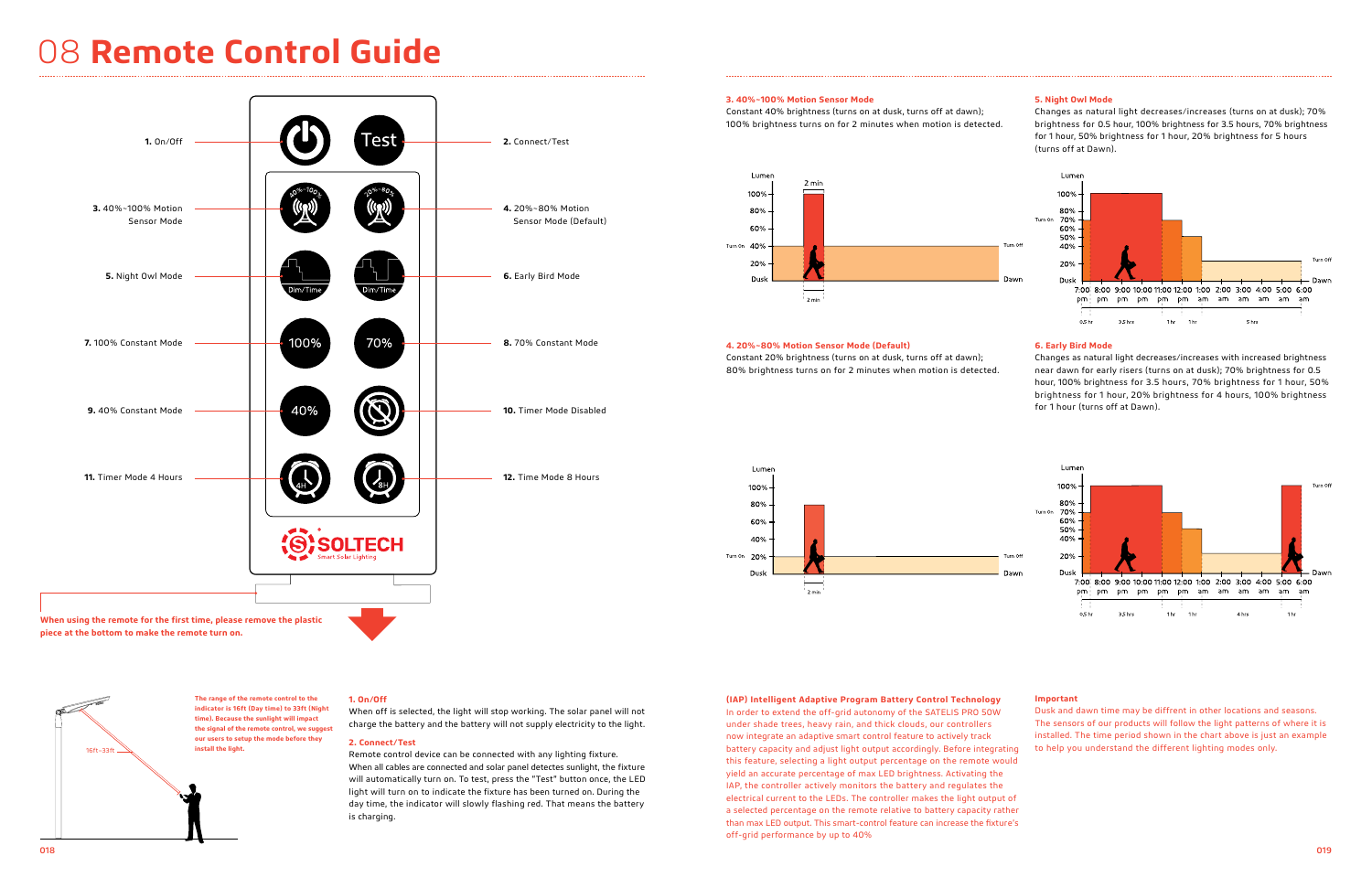## 08 **Remote Control Guide**

## **8. 70% Constant Mode**

70% brightness from dusk to dawn.



**9. 40% Constant Mode**

40% brightness from dusk to dawn.



## **10. Timer Mode Disabled**

Press this button to turn off Timer Mode; settings revert back to before Timer Mode was last activated.

## **7. 100% Constant Mode**

100% brightness from dusk to dawn.



pm pm pm pm pm pm am am am am am am

## **11. Timer Mode 4 Hours**

This is an additional mode which can work with any other modes. For example: press this button at any time after you turn on 70% 11pm. It will repeat the same schedule hereafter until it is canceled by pressing Timer Mode Disabled.

## **12. Time Mode 8 Hours**



### **Important**

Dusk and dawn time can vary for different locations and seasons. The sensors in our products will monitor the light levels where it is installed. The time period shown in the chart above is just an example to help you understand the different lighting modes.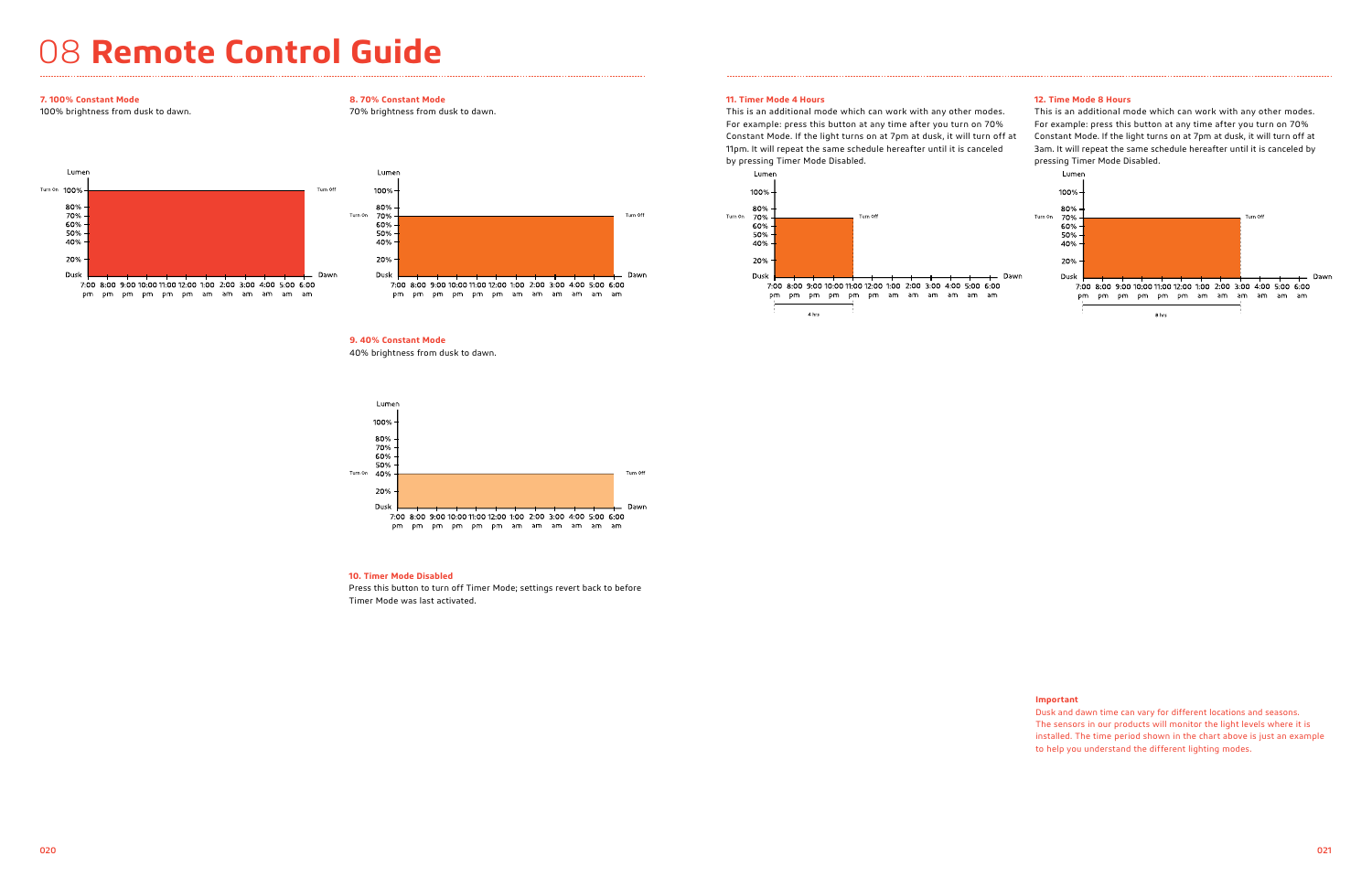**SATELIS PRO products are covered by a 5 year limited warranty. SOLTECH urban light warrants to the original purchaser that this product is free from defects in materials and workmanship for the period of 5 years from date of purchase. To obtain warranty service please contact your local distributor or sales rep for further instruction.** 



not regno received. *Copyright©2022–2023 SOLTECH LLC, All Rights Reserved.*

*SOLTECH LLC reserves the right to update all product data sheets at any time. Consult SOLTECH marketing specialists for publication updates at hello@soltechlighting.com*

1460 Park Avenue. Emeryville, CA 94608 USA

www.soltechlighting.com